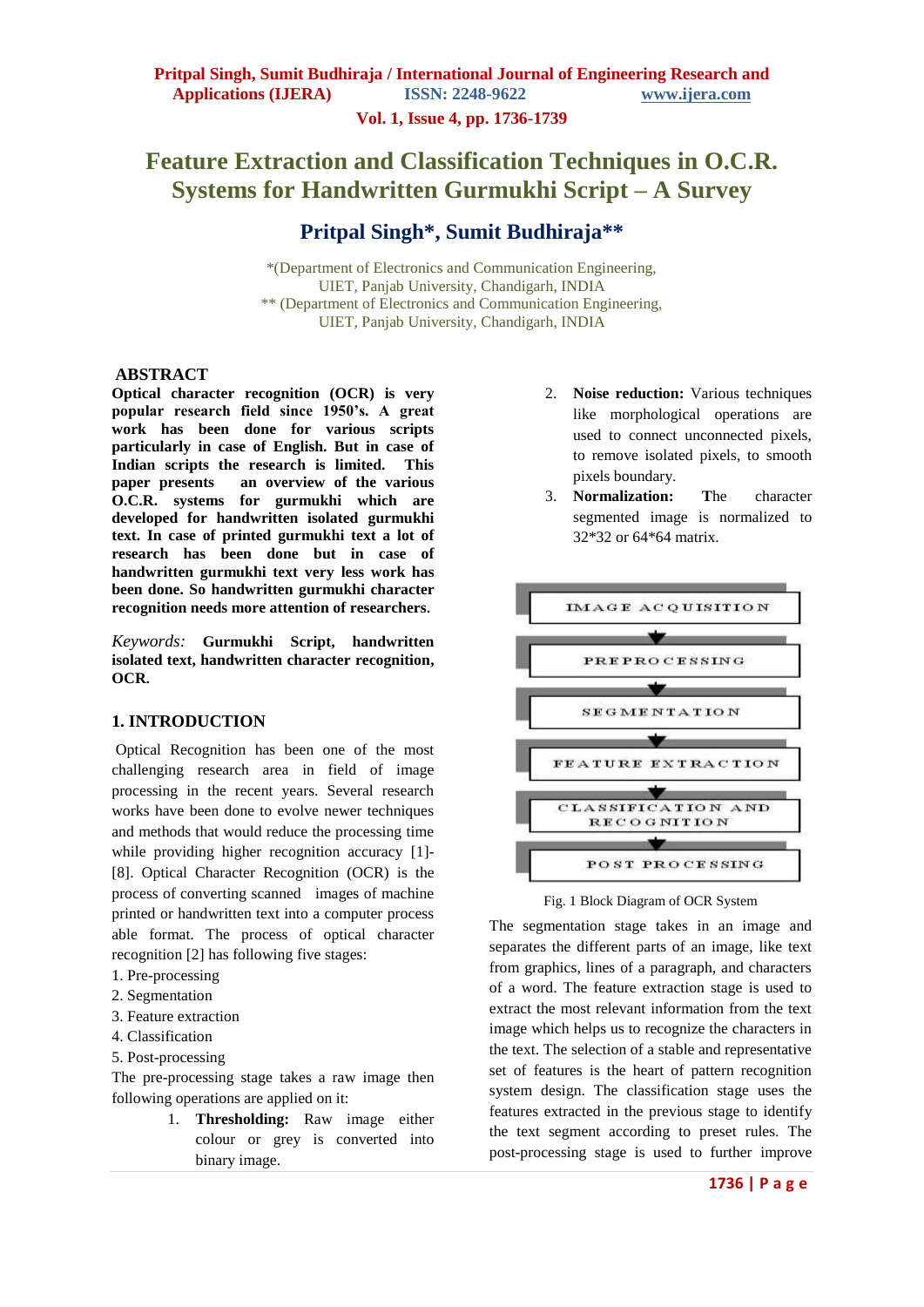## **Pritpal Singh, Sumit Budhiraja / International Journal of Engineering Research and Applications (IJERA) ISSN: 2248-9622 www.ijera.com**

### **Vol. 1, Issue 4, pp. 1736-1739**

recognition. Use of a dictionary for correcting the minor mistakes of the OCR systems is the simplest example of post processing.

#### **1.1. Features Of Gurumukhi Script**

Following are the main features of gumukhi script [3] [4]:

- i. Gurmukhi script consists of 35 characters, 10 vowels and modifiers, 6 additional modified consonants.
- ii. Writing style is from left to right.
- iii. No concept of upper or lowercase characters.

TABLE 1: GURMUKHI ALPHABET

| Vowels and corresponding modifiers              |       |       |       |       |  |  |  |
|-------------------------------------------------|-------|-------|-------|-------|--|--|--|
| ਅ(none)                                         | ਆ (ਾ) | (ি) ਇ | ਈ (ੀ) | ਉ (ੁ) |  |  |  |
| ਊ (ੂ)                                           | ਏ (ੇ) | ਐ (ੈ) | ਓ (ੋ) | ਐ (ੈ) |  |  |  |
| <b>Basic Characters (Consonants)</b>            |       |       |       |       |  |  |  |
| ₿                                               | ਆ     | पु    | ਸ     | ਹ     |  |  |  |
| ਕ                                               | ਖ     | ਗ     | ਘ     | 5     |  |  |  |
| ਚ                                               | 5     | ਜ     | प्र   | ਞ     |  |  |  |
| ट                                               | ठ     | ਡ     | ਦ     | ٤     |  |  |  |
| з                                               | ਥ     | ਦ     | प     | ਨ     |  |  |  |
| ਪ                                               | ट     | ਬ     | ਭ     | ਮ     |  |  |  |
| ਯ                                               | £     | ਲ     | ह     | ਤ     |  |  |  |
| <b>Additional Characters (with lower bindi)</b> |       |       |       |       |  |  |  |
| ਸ਼                                              | ਖ਼    | ਗ     | ਜ਼    | ट्र   |  |  |  |
| ਲ                                               |       |       |       |       |  |  |  |

### **1.2. THE PROBLEM OF GURUMUKHI CHARACTER RECOGNITION**

Gurmukhi script OCR has some problems which are discussed below:

- i. Variability of writing style, both between different writers and between separate examples from the same writer overtime.
- ii. Problem is similarity of some characters.
- iii. Low quality of text images.
- iv. Unavoidable presence of background noise and various kinds of distortions (such as poorly written, degraded, or overlapping characters).

### **2. FEATURE EXTRACTION METHODS:**

### **2.1. Zoning:**

The frame containing the character is divided into several overlapping or non-overlapping zones and the densities of object pixels in each zone are calculated. Density is calculated by finding the

number of object pixels in each zone and dividing it by total number of pixels [4], [5].

### **2.2. Projection Histogram Features**:

Projection histograms count the number of pixels in specified direction [4]. There are three types of projection histograms

- 1. horizontal
- 2. vertical
- 3. Left diagonal and right diagonal.

### **2.3. Distance Profile Features**:

Profile counts the number of pixels (distance) from bounding box of character image to outer edge of character. In this approach, profiles of four sides left, right, top and bottom were used [4].

### **2.4. Background Directional Distribution (BDD) Features**:

To calculate directional distribution values of background pixels for each foreground pixel, we have used the masks for each direction shown in figure 2. The pixel at center  $'X'$  is foreground pixel under consideration to calculate directional distribution values of background. The weight for each direction is computed by using specific mask in particular direction depicting cumulative fractions of background pixels in particular direction [4].

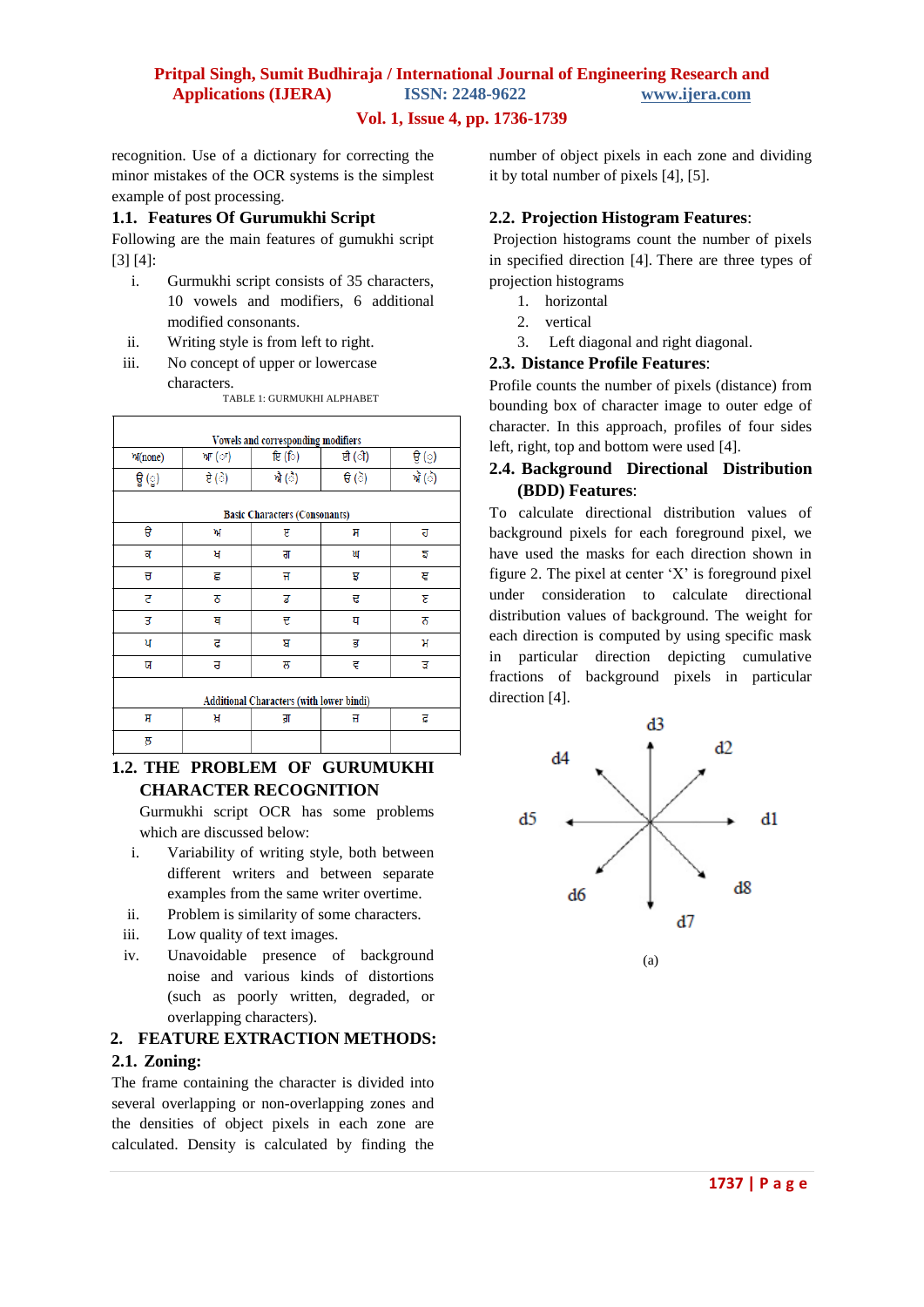## **Pritpal Singh, Sumit Budhiraja / International Journal of Engineering Research and Applications (IJERA) ISSN: 2248-9622 www.ijera.com**

**Vol. 1, Issue 4, pp. 1736-1739**



Fig. 2 (a) 8 directions used to compute directional distribution, (b) Masks used to compute directional distribution in different directions(c) An example of sample

#### **2.5. Combination of various features:**

Each feature is used to form a feature vector hence if we use a combination of features then it will help us to derive the feature vectors with more elements which are helpful to increase the efficiency of recognition.

### **3. CLASSIFICATION METHODS:**

Classification determines the region of feature space in which an unknown pattern falls.

### **3.1. K-Nearest Neighbour:**

In k-nearest neighbour algorithm (*k*-NN) [4], [5] is a method for classifying objects based on closest training examples in the feature space. The *k*nearest neighbour algorithm is amongst the simplest of all machine learning algorithms: an object is classified by a majority vote of its neighbours, with the object being assigned to the class most common amongst its *k* nearest neighbours (*k* is a positive integer, typically small). If  $k = 1$ , then the object is simply assigned to the class of its nearest neighbour. Generally we calculate the Euclidean distance between the test point and all the reference points in order to find K nearest neighbours, and then arrange the distances

in ascending order and take the reference points corresponding to the k smallest Euclidean distances. A test sample is then attributed the same class label as the label of the majority of its K nearest (reference) neighbours.

### **3.2. SVM (Support Vector Machines):**

Support vector machines (SVM) [4], [5] are a group of supervised learning methods that can be applied to classification. A classification task usually involves separating data into training and testing sets. The goal of SVM is to produce a model (based on the training data) which predicts the target values of the test data given only the test data attributes. The standard SVM classifier takes the set of input data and predicts to classify them in one of the only two distinct classes. SVM classifier is trained by a given set of training data and a model is prepared to classify test data based upon this model. For multiclass classification problem, we decompose multiclass problem into multiple binary class problems, and we design suitable combined multiple binary SVM classifiers. Different types of kernel functions of SVM: *Linear kernel*, *Polynomial kernel*, Gaussian *Radial Basis Function* (RBF) and *Sigmoid* (*hyperbolic tangent*).

## **3.3. Probabilistic Neural Network (PNN) classifier:**

A probabilistic neural network (PNN) [4] is a classifier which maps any input pattern to a number of classifications. If the probability density function (pdf) of each of the populations is known, then an unknown, X, belongs to class "i" if:

 $f_i(X) > f_i(X)$ , all  $j \neq i$ 

 $f_k$  is the pdf for class k.

### **4. COMPARISON OF RESULTS AND CONCLUSION**

Many researchers have proposed various techniques for handwritten gurmukhi script. The results are given below:

TABLE 2 COMPARISON OF RESULTS

| S.             | <b>Feature</b>    | <b>Classifier</b> | <b>Accuracy</b> |
|----------------|-------------------|-------------------|-----------------|
| N              | <b>Extraction</b> | <b>Used</b>       |                 |
| 0.             | Method            |                   |                 |
|                | Zoning            | <b>KNN</b>        | 72.54%          |
| $\overline{c}$ | Zoning            | <b>SVM</b>        | 73.02%          |
|                |                   | (Poly.            |                 |
|                |                   | Kernel)           |                 |